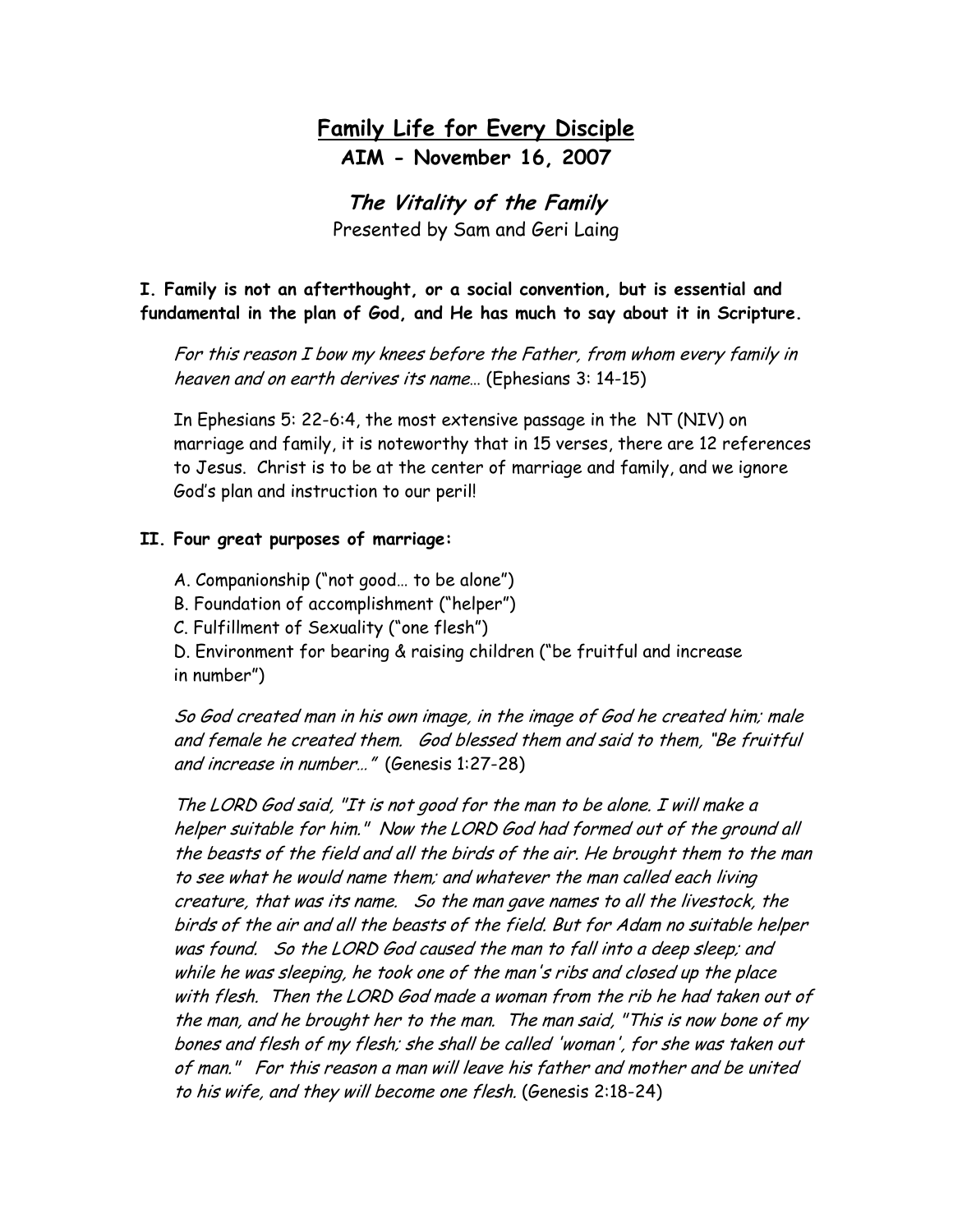## **III. Family in the Plan of God**

The home is where we are intended to learn the most important lessons of life.

A. Our view of God

1. From the teaching children receive (Deut. 6: 4-9; "when your son asks you" - Exodus 13: 1-10; Judges 2: 7-10)

- 2. From the example of the father of the family a. love, justice, compassion, firmness, forgiveness, etc. b. proper leadership of wife & children shows heart and "method" of God
- B. Respect for, adjustment to, authority (Ephesians 6: 1-4, Deut. 5: 16)
- C. The great stories of families in the OT

Are helpful, instructive and enlightening, sometimes on how NOT to build a family.

- 1. Cain and Abel (Genesis 4:1ff.)
- 2. Isaac and Ishmael (Genesis 16:1 ff, note 25: 18)
- 3. Jacob and Esau (Genesis 25: 19ff.)
- 4. Joseph and his brothers (Genesis 37:1ff) (Note the continuity of family conflict through generations.)
- 5. David and his children (2 Samuel 11:1ff)
- D. Relating to others

 Others in our family (and, later, in the world around us, and in the church) are there whether we like it or not, and we must learn to get along, to cope, to make allowances.

- 1. Learning to share
- 2. Dealing with envy and jealousy
- 3. Learning to apologize, reconcile
- 4. Learning to get along with difficult and different personalities
- 5. Learning to assert ourselves properly
- 6. Learning to serve, to do our part, to work
- 7. Learning manners

8. Masculine respect for women (father for mother); how to lead in a Christ-like manner

9. Respect and submission as a follower (mother to father); how to follow in a church-like manner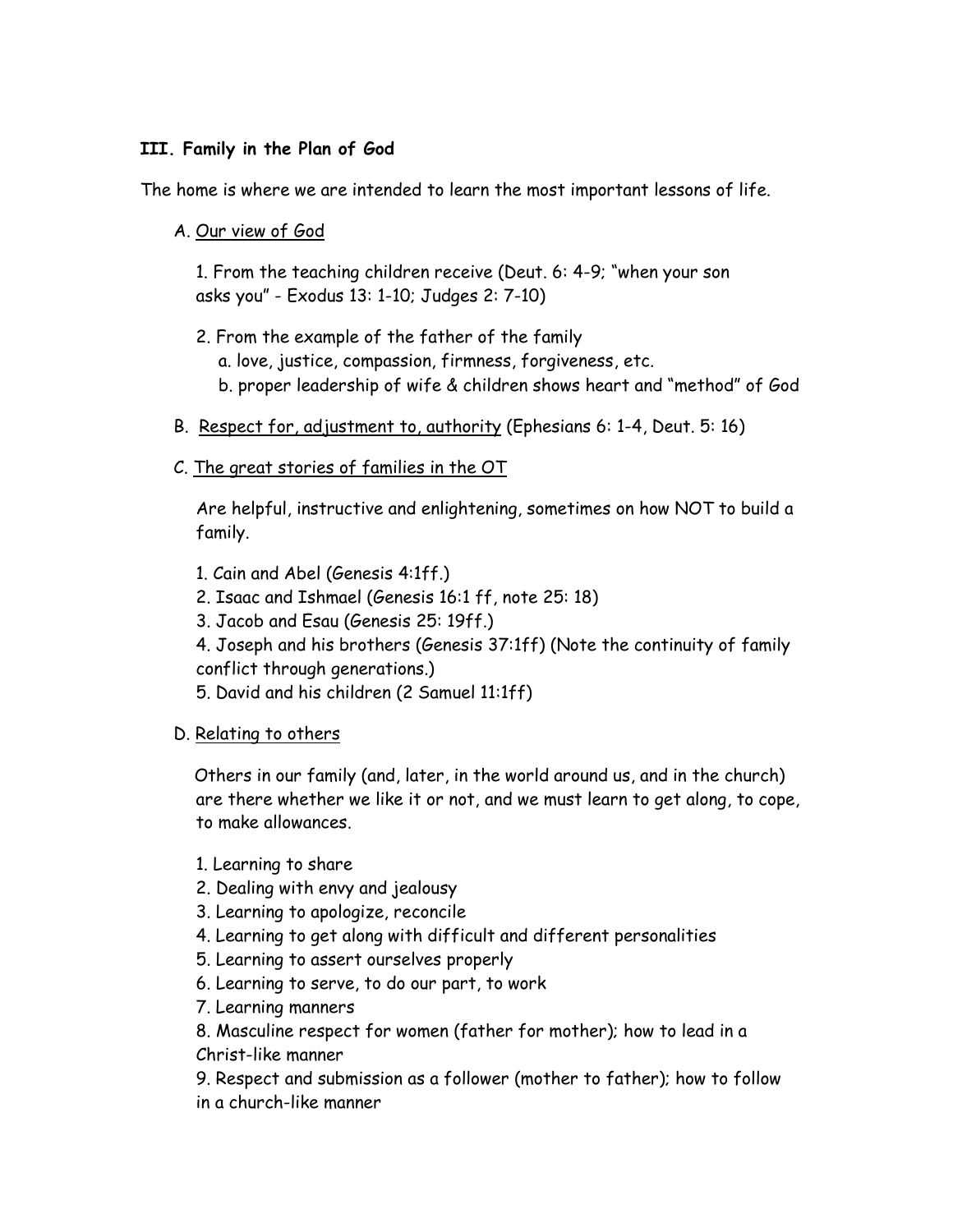# **Family Life for Every Disciple AIM - November 16, 2007**

## **Dating and Marriage**

Presented by Sam and Geri Laing

## **I. Dating and the Christian Life**

A. Dating as practiced in the US today was not existent in the social climate or culture of Bible times

1. Dating is a modern phenomenon

2. Modern disciples who date must use the Bible to guide their actions and attitudes.

- B. We should be informed by the example of Isaac (Gen. 24).
	- 1. Was willing to wait had faith that God would lead
	- 2. Went to great lengths to find the right wife. a godly and spiritual woman

### C. Dating is:

- 1. a way to get to know others of the opposite sex
- 2. a way to socialize and have fun
- 3. a means of finding a marriage partner

#### **II. A Christian must marry only another Christian**

A. OT examples: See Ezra 9 and 10 and Nehemiah 13: 23ff for examples intermarriage, and God's proscription.

B. NT

1.1 Cor 7: 39

2. 2 Cor. 6: 14-7:1 Applies specifically to union or partnership with idolaters, but the application to the marriage is obvious. There is no "yoke" more intimate or binding than the marriage relationship.

- a. notes
- "unbeliever" = non-Christian
- "Believer" refers to one truly committed to Christ, not just one who possesses intellectual faith (James 2:14ff)
- A Christian is someone "in Christ,"
- Who is "in Christ"?- (Rom 6: 1ff, Col. 2:12, Gal. 3:26-27, Acts 2:38)
- Unity *in the faith* is the single most important issue of unity in marriage (Eph. 4: 1-6).

#### C. My position:

1. Marrying outside the faith is a sin. Likewise, Christians engaging to marry non-Christians is wrong because it is a promise to do that which God forbids.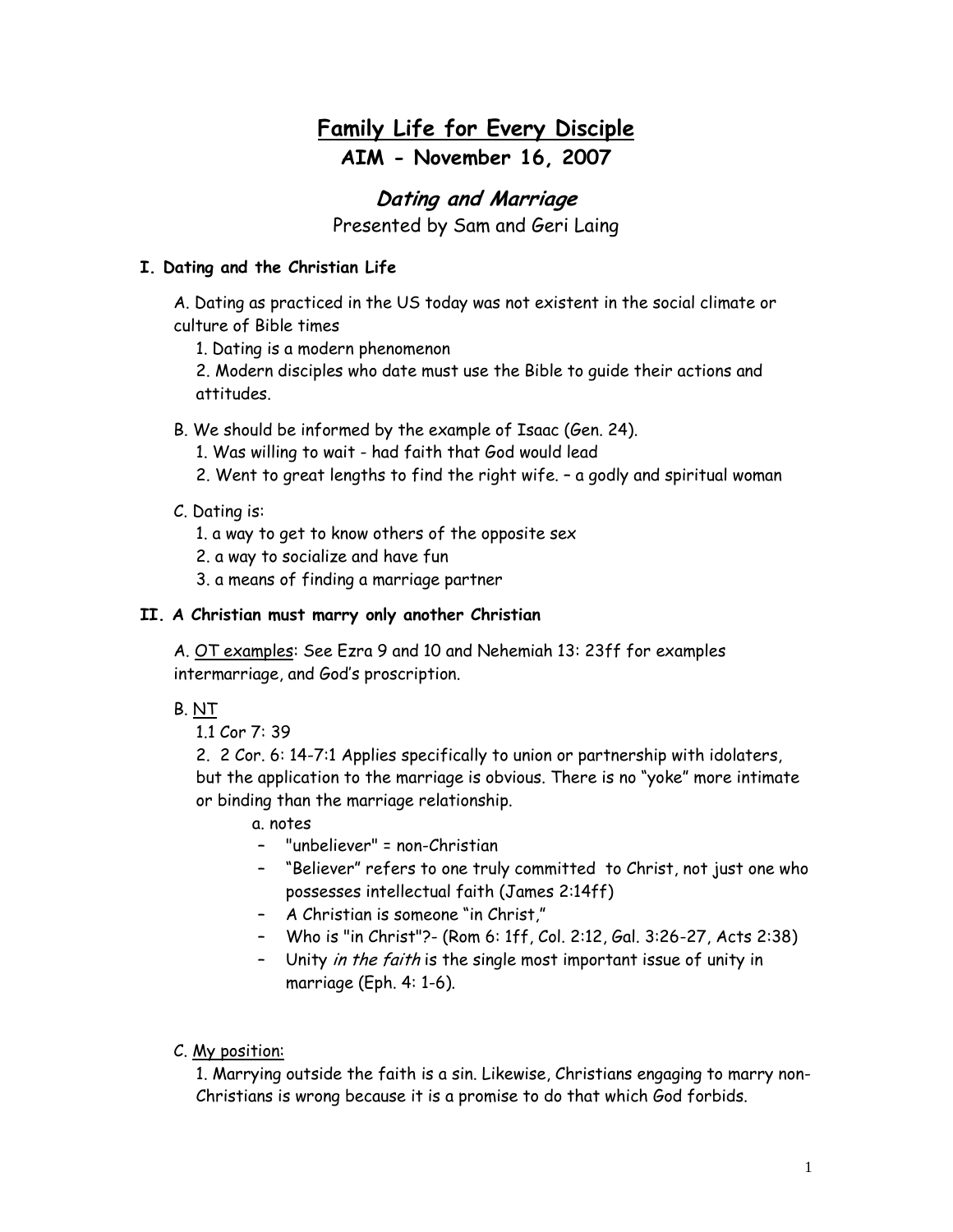2. The Bible is silent on the subject of dating, so we must form our convictions based upon wisdom derived from careful application of Biblical principles. Dating outside the faith is at best very unwise and ill-advised, and is fraught with peril. There is great temptation to compromise sexually, and for emotion to cause us to rationalize or weaken in our convictions about whom to marry.

## **III. Testing a Relationship**

Those who are dating a Christian and considering marriage to them may test the relationship in the following ways, realizing that these are, to varying degrees, matters of judgment. (See the Appendix of Friends and Lovers for the full development of these concepts.)

## **The Test of Spirituality**

- Does this person love God more than anybody or anything else in the world?
- Is this person seeking the kingdom of God first in his or her life?
- Does being with this person cause me to love God more?
- Does being with this person cause me to love other Christians and the church more?
- Do we bring out the best in each other?
- Am I a better person with him or her than I am otherwise?

### **The Test of Compatibility**

- Do you in your relationship easily take on the prescribed roles of Ephesians 5: 22-33?
- Do you get along well, do you have a friendship? Is there peace, or do you constantly argue? Have you been able to resolve disagreements during your courtship?
- Although marriage is not based upon sexual attraction, is it there? Does he think she is beautiful and she think he is handsome? (See Song of Songs)
- Are you convinced that this is "the one" with whom you wish to spend your life?

## **The Test of Purity**

- Have you kept your relationship sexually pure? 1 Thess. 4: 3-8
- Do both of you have a conscience about sexual purity, and strive to build your relationship upon holiness?

#### **The Test of Longevity**

– Have you given yourself enough time to be sure you know this person well, and how you feel about them?

#### **The Test of Society**

– Do you feel the same way about this person when you are with them and around other people as you do when you are alone with them?

#### **The Test of Economy**

- Is he willing to support her, financially, and is he disciplined, responsible and able to make a living? (See 2 Thess. 3: 6-10)
- Are you both in agreement on the basic lifestyle you will be willing to live with economically?